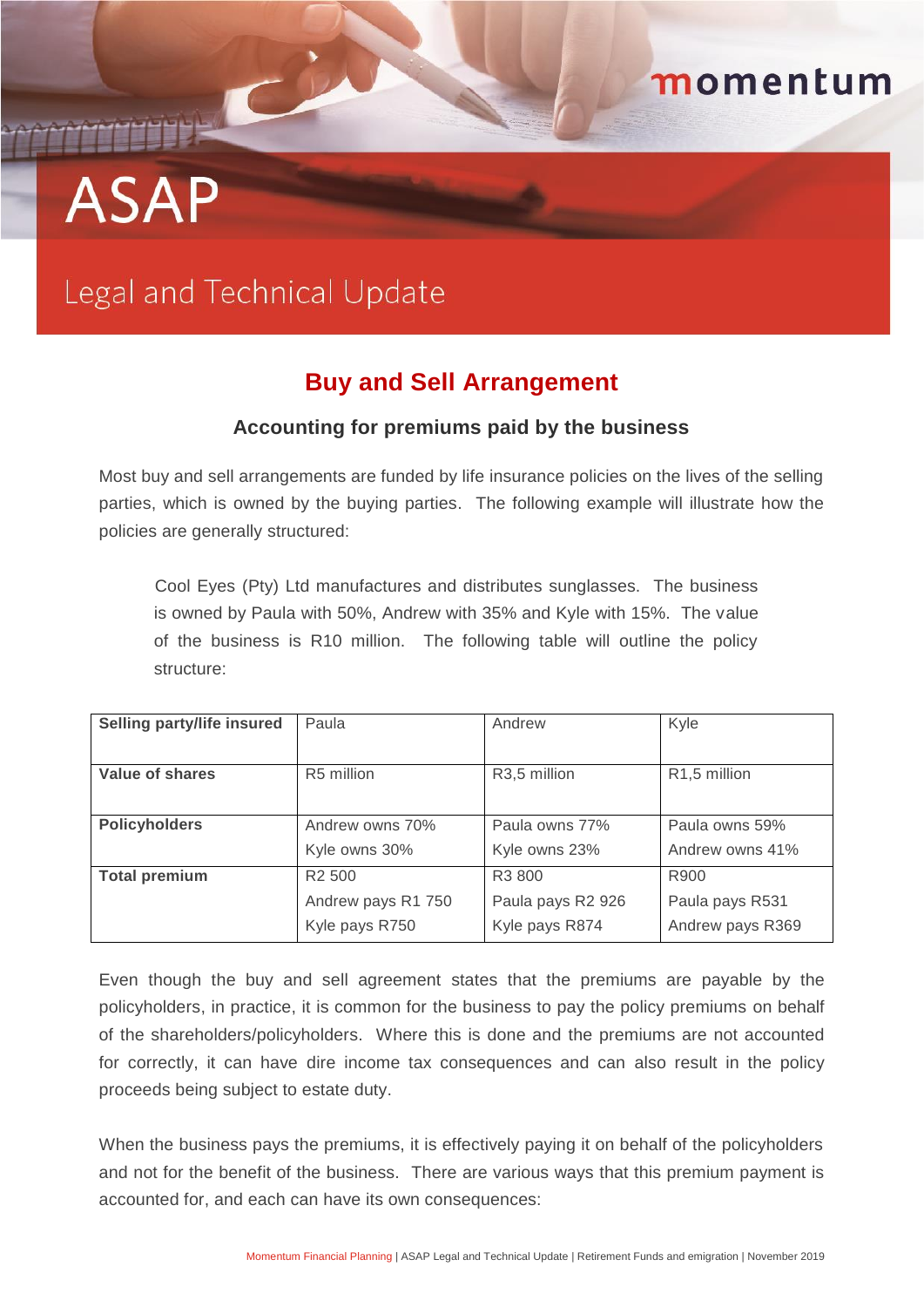#### **Accounted for as a business expense**

It often happens that all insurance premiums (buy and sell policies, key-person policies, contingent liability policies, short term insurance policies, etc.) are added together on the income statement of the business and then claimed as a tax deduction. The outcome is that the buy and sell premiums that were paid on behalf of the policyholders are incorrectly claimed as an expense in the production of income. SARS may pick up on this when doing an audit which can result in a total audit of the company's financial and a recoupment of the tax benefit enjoyed, whilst adding penalties to that amount.

#### **Accounted for as a salary expense**

Where the policyholders are all also employed by the business, the business may decide to add it to their salary expenses and deduct it for tax – as salary expenses are a tax deductible expense. This is not altogether wrong, but if this is done, one has to ensure that the proportionate premium paid on behalf of each policyholder is included in their salary as a taxable benefit. The conclusion being that the business will enjoy the tax deduction but the policyholder (who is also an employee) will be taxed on the total premiums paid on their behalf.

Note – if the policyholder is not an employee of the business, this option will not be available.

#### **Using loan accounts to account for the premium payment – credit loan account**

One of the most effective accounting and allocation methods is to use the policyholder/shareholder's credit loan accounts, where applicable. Where the parties have credit loan accounts owed to them by the business, the business can write the premium off against that loan account as a part repayment of the loan. This will not result in a tax deductible expense, but it will improve the business' balance sheet each year, as the debt is being reduced, and it will not result in a taxable receipt for the policyholder/shareholder, as the repayment of a loan is a capital receipt which is not subject to income tax or capital gains tax.

#### **Using loan accounts to account for the premium payment – debit loan account**

Where the shareholder/policyholder does not have a credit loan account, there is a practice to create a debit loan account – so the policyholder/shareholder owes the business an amount equal to the premiums paid on their behalf.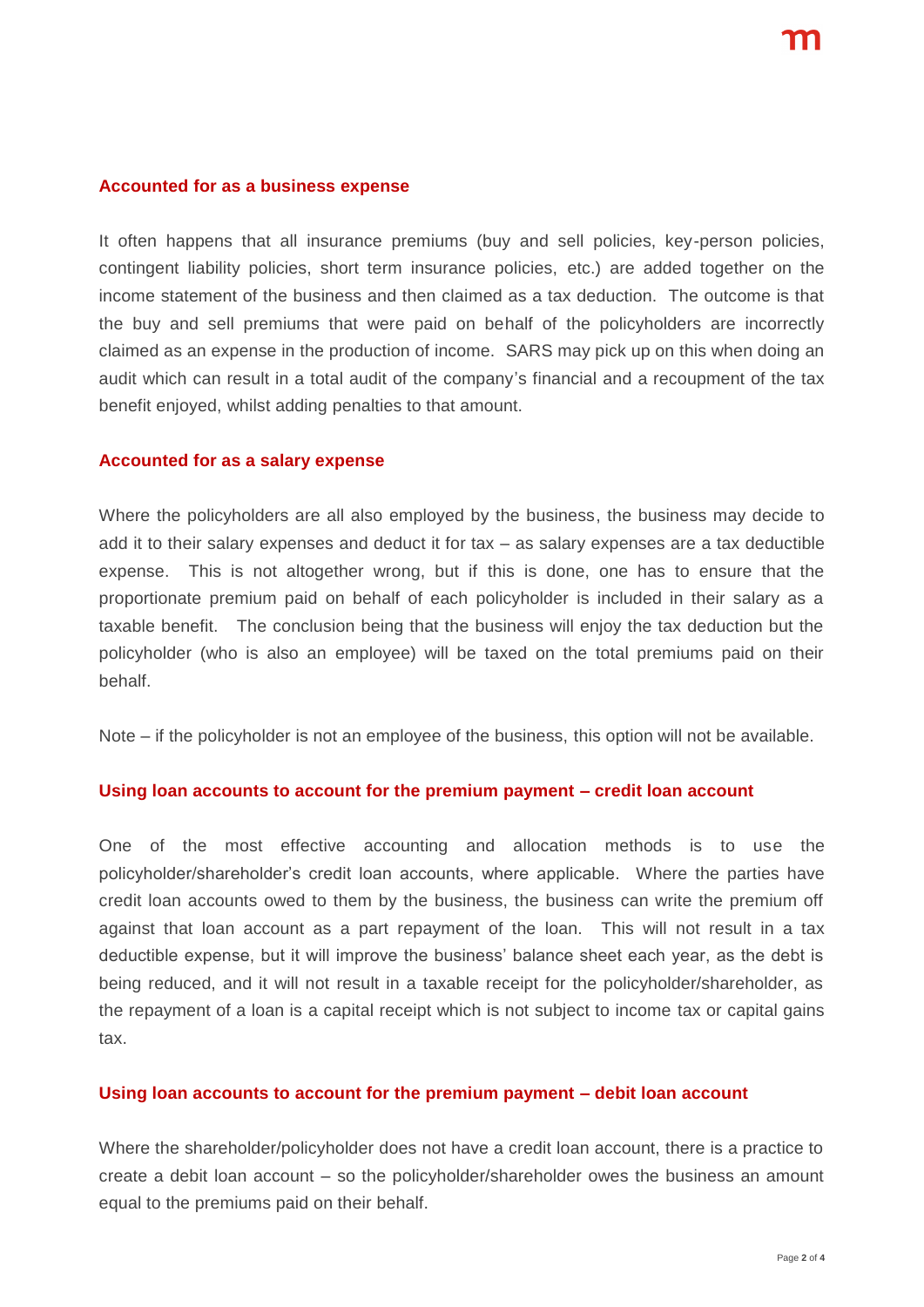Reviewing this practice, the conclusion is obvious - the loan account is created with the sole purpose of avoiding the income tax that would be payable if the premium was added to the gross income of the policyholder/shareholder, and therefore it is safe to say that this practice can be treated as a tax avoidance scheme by SARS. The Income Tax Act contains antiavoidance provisions and it provides SARS with the power to ignore any such tax avoidance scheme and to tax the taxpayer/s as if the scheme was never entered into.

Where the shareholder/policyholder is not an employee, the debit loan account can still be seen as a tax avoidance scheme. Where the company pays the premium on behalf of this shareholder it can either be treated as a dividend, which will attract DWT or if the company pays the premium on behalf of a policyholder that is not a shareholder, it can be treated as a deemed donation, which will be subject to donations tax. In both instance the debit loan account will be seen as a mechanism to avoid either of these tax consequences.

#### **Wrong allocation of premiums**

In most of the above scenarios, the business has to allocate the correct portion of the premium to the right policyholder/shareholder/employee. If we use the example, the allocation of premiums to each policyholder should be as follows:

- Andrew's total premium payable is R1 750 plus  $R369 = R2 119$
- Paula's total premium payable is R2 926 plus  $R531 = R3457$
- Kyle's total premium payable is R750 plus R874 = R1 624.

If this allocation is done incorrectly, it can result in the estate duty exemption being jeopardised. One of the requirements to qualify for the estate duty exclusion is that the life insured on the policy may not pay any of the premiums on the policy on their own life.

If we assume the business decides to allocate the premiums equally amongst the policyholders, the outcome will be as follows:

- Andrew's allocation is R2 400 compared to the R2 119 that he should be paying. The result is that he is overpaying and if one splits that overpayment between the three policies, the effect is that he is paying a portion of the premium on his own life, thereby jeopardising the estate duty exclusion.
- Paula's allocation will be R2 400 compared to the R3 457 that she should be paying  $$ therefore the same outcome as with Andrew will apply and she will also potentially lose the estate duty exclusion.